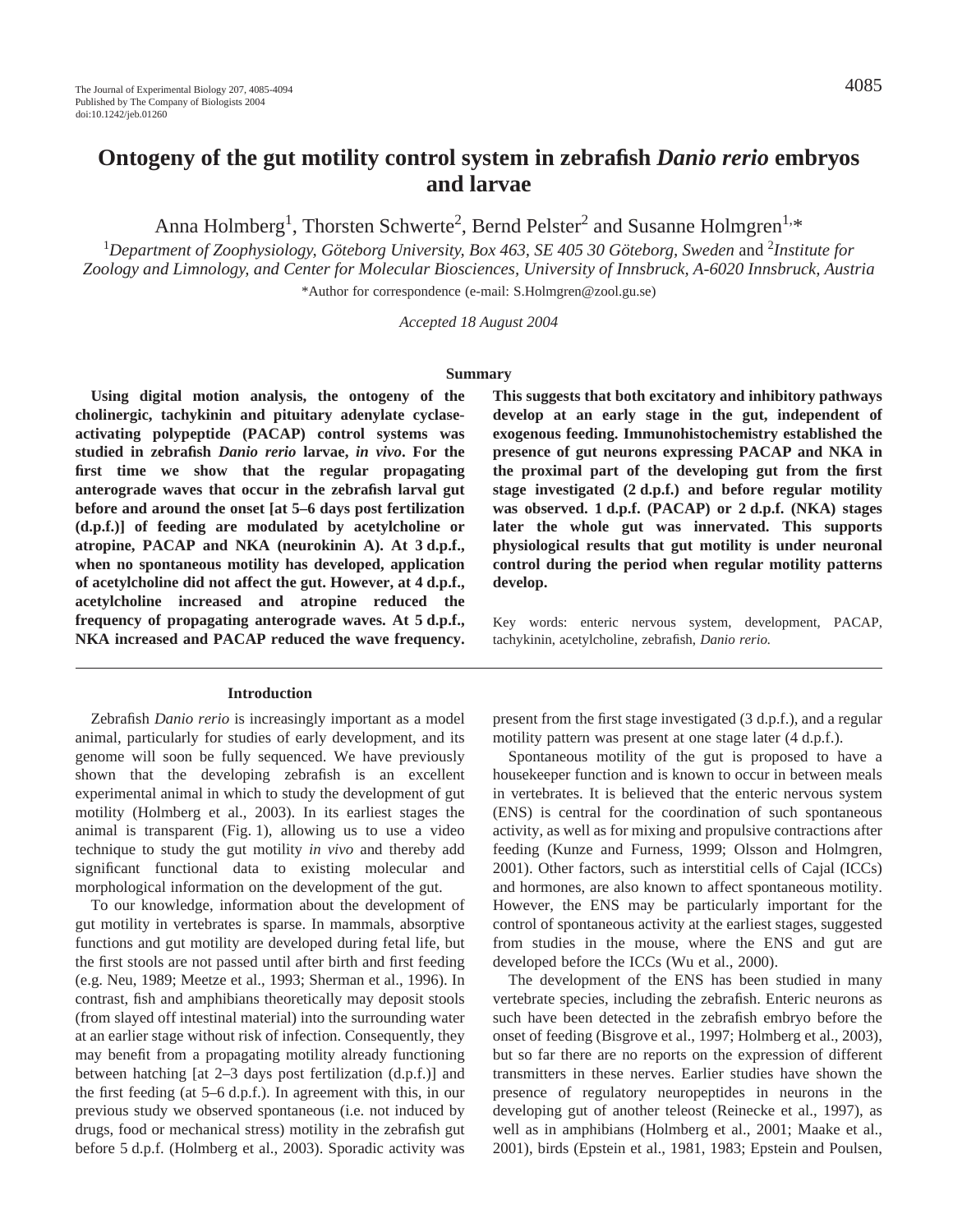1991) and mammals (Larsson et al., 1987; Pham et al., 1991; Van Ginneken et al., 1998).

The observed parallel development of enteric neurons and regular propagating contractions of the gut in zebrafish larvae (Holmberg et al., 2003) suggests that the ENS could affect this motility. However, in humans and mice, rhythmic propagating activity can develop in the absence of functional enteric neurons (Ward et al., 1999; Huizinga et al., 2001) and furthermore, even if they are present, the enteric neurons might not be functional, i.e. the transmitters might not be released or the smooth muscle cells might not express the proper receptors. Therefore, we find it of interest to investigate the development and interaction of functioning control systems in the gut of zebrafish. As a first step, the present study aims to investigate the ontogeny of the cholinergic, tachykinin and pituitary adenylate cyclase-activating polypeptide (PACAP) control systems of the gut. Acetylcholine and substance P/neurokinin A (NKA) are major excitatory transmitters in the ENS in adult animals, and the vasoactive intestinal polypeptide (VIP) related peptide PACAP often participates in inhibitory control (Costa et al., 2000; Matsuda et al., 2000; Olsson and Holmgren, 2001). Furthermore, SP/NKA and VIP/PACAP are neuropeptides that have been detected in larval gut neurons before the onset of feeding in some other fish and amphibian species (turbot *Scophthalmus maximus*, Reinecke et al., 1997; axolotl *Ambystoma mexicanum*, Maake et al., 2001; *Xenopus laevis*, Holmberg et al., 2001). In the present study, gut motility *in vivo* in zebrafish embryos and larvae is investigated following microinjections of acetylcholine, atropine, NKA and PACAP, in combination with video recordings of the frequency of anterior anterograde motility waves in the developing gut with subsequent motion analysis.

The classical transmitter acetylcholine exhibits an excitatory effect on gut motility in fish (e.g. Nilsson and Fänge, 1969; Edwards, 1972; Thorndyke and Holmgren, 1990; Burka et al., 1996; Aronsson and Holmgren, 2000). Atropine is a general muscarinic receptor antagonist and blocks the effect of acetylcholine. It is hypothesised that if atropine blocks spontaneous motility, then endogenous acetylcholine is released and functioning in the fish. In addition, an effect of acetylcholine applied to animals not expressing spontaneous activity would suggest that functional muscarinic receptors are present, even though there may be no endogenous release of acetylcholine. Furthermore, if functional NKA and PACAP receptors are present, then exposure to NKA and PACAP, respectively, will affect the gut motility.

### **Materials and methods**

Adult and developing zebrafish *Danio rerio* Hamilton were used for this study. Embryos and larvae were collected from laboratory breeding stocks. The day of fertilization was termed day zero  $(0 d.p.f.)$ . At  $0 d.p.f.$  fertilized eggs were collected from the breeding aquarium and transferred to small containers (beakers) floating in a larger aquarium with a water temperature of  $28^{\circ}$ C. Embryos (3 and 4 d.p.f.) and larvae

(5 d.p.f. and older) of the desired developmental stages were collected from the containers (*N*=7–13 for each d.p.f. stage). For a detailed description of breeding and holding of larvae, see The Zebrafish Book (Westerfield, 2000). The embryos and larvae were not fed during the experimental period (active feeding at temperature  $28^{\circ}$ C usually starts around 5–6 d.p.f., and at 6 d.p.f. most of the yolk is depleted).

The study was performed at the University of Göteborg, Sweden and at the University of Innsbruck, Austria. The Swedish National Board for Laboratory Animals' guidelines were followed.

# *Motion analysis in zebrafish embryos and larvae Mounting of embryos and larvae*

For the experiments, 70 embryos and larvae from several batches were used. Each animal was anaesthetized in phosphate-buffered MS222 (3-aminobenzoic acid ethyl ester, 75–100 mg l<sup>-1</sup>, pH 7; Sigma Chemical Co., St Louis, MO, USA) and embedded on its side in a liquid agarose solution (1%, Sea Plaque; gelling point 26–30°C, dissolved in phosphate-buffered MS222). The agarose was allowed to settle and was covered with MS222  $(75-100 \text{ mg l}^{-1})$ , phosphatebuffered) in order to maintain the anaesthetic condition. The animals are transparent at early stages (Fig. 1), and the gut and its movements could be observed *in vivo* using an inverted microscope ( $10\times$  magnification).

## *Imaging system and image analysis*

For a detailed description of the imaging system and the image analysis used see Schwerte and Pelster (2000) and Holmberg et al. (2003). Still images were extracted (every second) from video recordings of the gut, using the Optimas program package (Media Cybernetics, Silver Spring, MD, USA). Using the Optimas software, a film sequence could be created from the still images. From this film sequence the frequencies of propagating anterograde contraction waves in the anterior intestine were determined and the average frequency per minute (cycles  $min^{-1}$ ) was calculated. The data were exported to Excel for further analysis.

### *Application of the drug outside the body wall*

The tip of a syringe was placed immediately outside the animal, and a bolus of between 50 and 100 nl of drug solution was applied next to the abdomen. For control purposes, the effects of the application *per se* were studied by adding the same volume of saline (NaCl 0.9%). The following drugs (dissolved in saline) were used: atropine (Sigma, A-0257), acetylcholine (Sigma), neurokinin A (NKA 7359; Diagnostika, Falkenberg, Sweden) and pituitary adenylate cyclaseactivating peptide (PACAP-27, 4031084.0500; Bachem, Weil an Rein, Germany).

Animals showing spontaneous activity during the control period were treated with atropine and NKA. The following experimental protocol was used (9 min per treatment): control period; saline; atropine  $(10^{-6} \text{ mol } l^{-1})$ ; saline; NKA  $(10^{-6} \text{ mol } l^{-1})$ . The effect of acetylcholine was studied in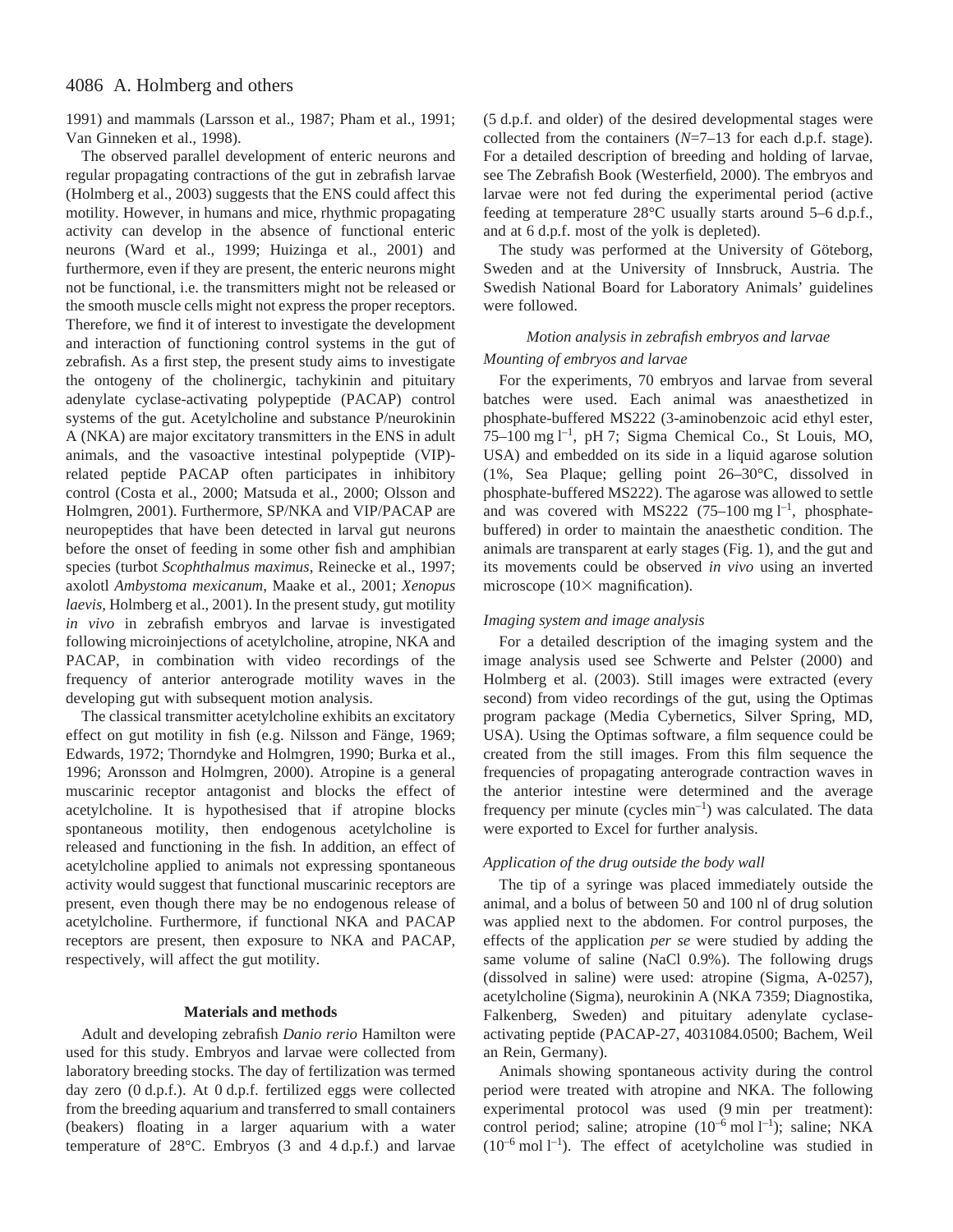specimens showing no spontaneous activity during the control period, using the protocol (9 min per treatment): control period; saline; acetylcholine  $(10^{-5} \text{ mol } l^{-1})$ .

# *Application of drug inside the body cavity*

PACAP is a fairly large polypeptide that does not easily penetrate the body wall, and injections were made intraperitoneally. The needle tip of the syringe was placed just inside the abdominal wall and the peptide (dissolved in 20 nl saline) was injected into the body cavity using a micromanipulator/microinjection apparatus. For control purposes, 20 nl of saline were injected into the animal. The following experimental protocol was used: control  $(3 \text{ min})$ ; injection of saline or PACAP  $10^{-6}$  mol  $l^{-1}$  (6 min).

## *Statistical analysis*

Animals that were unaffected by the drug were not included in the statistical analysis, and are reported separately. The frequency (cycles  $min^{-1}$ ) data were pooled and averaged for each d.p.f. group, and mean values were calculated and presented as the mean of one d.p.f. group  $\pm$  s.e.m. For control and saline application/injection the full experimental period was used to analyse the average frequency. The effects of PACAP, acetylcholine and NKA appeared soon after application/injection and therefore the first 6 min were used for analysis. Atropine had a slower effect and the last 6 min of the experimental period were used for the analysis. Statistical analyses were performed using Wilcoxon–Mann–Whitney test (SPSS 10.0 for Windows); repetitive use of experimental groups were taken into account. Differences in mean values were regarded as significant at *P*<0.05.

#### In vitro *preparations of adult zebrafish intestine*

For comparison, the effects of acetylcholine and PACAP were studied *in vitro* on strip preparations of the gut from adult zebrafish.

#### *Smooth muscle preparations*

The middle intestine was dissected out and placed in cold zebrafish Ringer's solution (composition in mmol  $l^{-1}$ : NaCl 116, KCl 2.9, CaCl<sub>2</sub> 1.8, Hepes 5, glucose 11, pH 7.2). Ring preparations (3-4 mm wide; circular muscle preparation) or the whole middle intestine cut open longitudinally (longitudinal muscle preparations) were mounted in organ baths containing zebrafish Ringer's solution (22 $\degree$ C, bubbled with 0.3% CO<sub>2</sub> in oxygen). The force developed by the smooth muscle was recorded using a force displacement transducer (model FT03, Grass Instruments; West Warwick, RI, USA) connected to a polygraph (model 7, Grass). An initial tension (circular muscle preparation, 0.2 mN; longitudinal muscle preparation, 1 mN) was applied and the strip preparations were left for  $1-2h$  to develop a steady baseline (resting) tension and spontaneous rhythmic contractions. PACAP-27 (longitudinal muscle preparations only) and acetylcholine were applied to the organ bath at increasing concentrations in a cumulative fashion, starting at  $10^{-10}$  or  $10^{-9}$  mol  $1^{-1}$ , and allowing maximal response

to be obtained before addition of a higher concentration. To study the effects of PACAP, circular preparations of the middle intestine were pre-treated with L-NAME  $(N<sup>G</sup>-nitro-L-arginine)$ methyl ester; Sigma, 26521), and PACAP-27 was subsequently added to the organ bath in single doses.

#### *Statistical analysis*

Alterations in force developed by the strip preparations were recorded on the Grass polygraph, and at the same time collected on a computer (Labview Instruments; Austin, Texas, USA; acquisition software). A control period of 1 min was recorded before the addition of drug. The response of each drug concentration added was calculated as the mean force during the minute of peak response to the drug, minus mean force during the control minute. Concentration–response curves were constructed for PACAP (longitudinal muscle preparation) and acetylcholine and the mean  $EC_{50}$  value  $\pm$  s.e.m. was calculated. The effects of L-NAME and PACAP (single exposures) were calculated relative to the control (spontaneous) activity, which was set to 100%. The inhibitory effect of PACAP was calculated relative to the increased tonus obtained after exposure to L-NAME. Differences in mean values were regarded as significant at *P*<0.05.

#### *Immunohistochemistry*

Embryos and larvae from 2, 3, 5 and 7 d.p.f. (*N*=4 from each stage) were anaesthetized in 0.01% MS222 and fixed whole. For control purposes adult animals were collected and anaesthetized with 0.1% MS222 and decapitated. Tissues from the intestine of adult zebrafish were dissected out and fixed. All tissues were fixed for 24 h in Zambonis' fixative [15%] picric acid, 2% formaldehyde in phosphate buffer (PB) with 2% NaCl, pH 7.2], and then repeatedly rinsed in 80% ethanol until all fixative was removed. This was followed by dehydration in 95 and 99.5% ethanol, xylene treatment, and rehydration in an ethanol series (99.5%, 95%, 80%, 50%) to phosphate-buffered saline (PBS, 0.9% NaCl) (30 min for each step). The fixed embryo and larvae were stored in PBS–sucrose solution (30% sucrose) at least overnight.

The animals were placed in a fluid agarose–sucrose solution (1.5% agarose, 5% sucrose), which was left (at room temperature) to solidify (approximately at 26°C). The agarose blocks were placed at 4°C in PBS–sucrose solution until they had sunk to the bottom and were then frozen in isopentane chilled by liquid nitrogen. Sections  $(16 \mu m)$  were cut on a cryostat (Zeiss Micron International GmbH, Walldorf, Germany), picked up on gelatine-coated slides, left to dry in darkness overnight and then stored at –20°C until used for immunohistochemistry.

From adult intestines, tissue pieces of approximately  $10~\text{mm}\times5~\text{mm}$  were cut out, embedded in OCT (Sakura, Zoeterwoude, The Netherlands) and frozen in isopentane chilled by liquid nitrogen. Sections  $(4 \mu m)$  were cut on a cryostat (Zeiss) and picked up on gelatine-coated slides. The slides were kept overnight to dry in the dark and then stored at –20°C until used.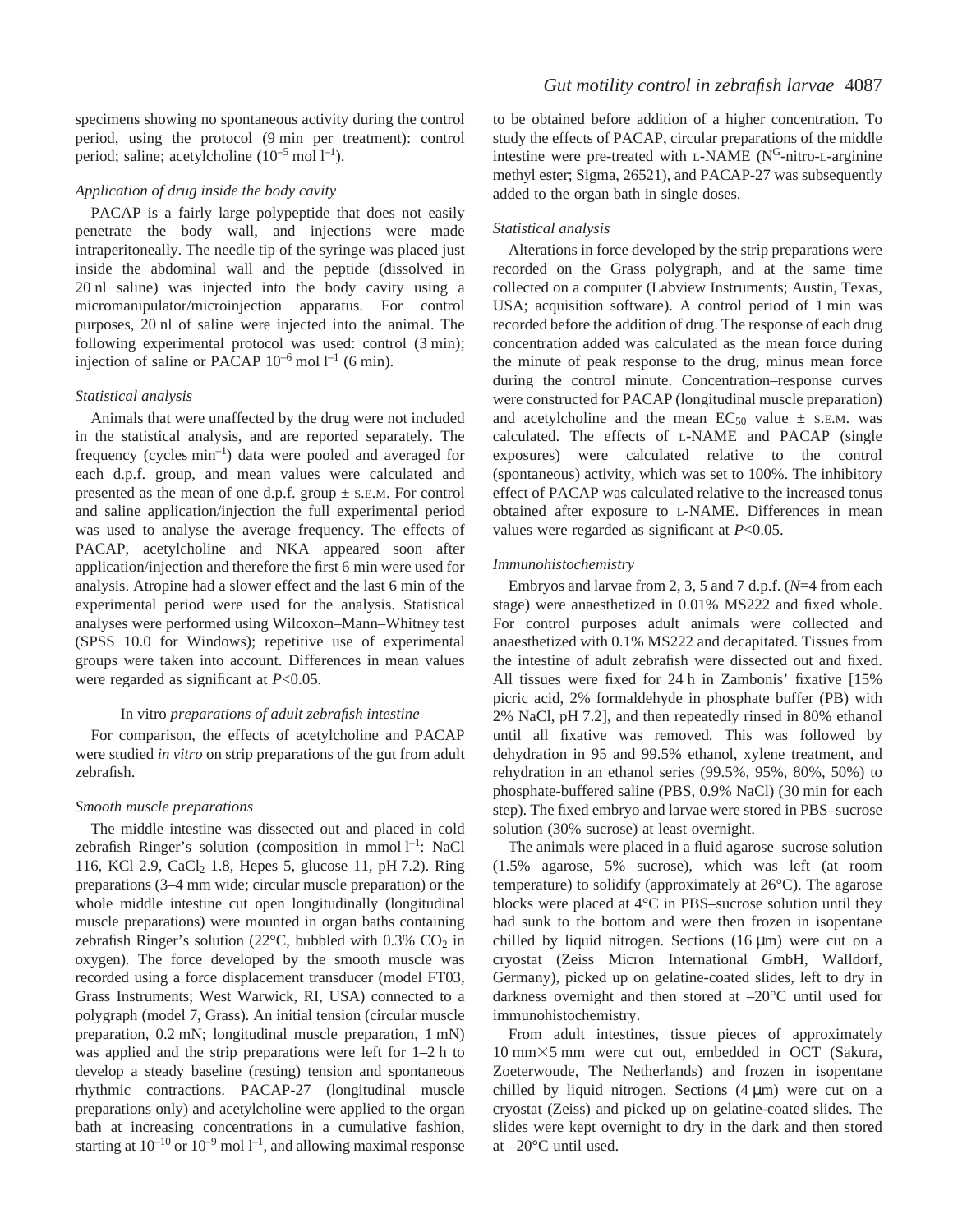To avoid unspecific staining, normal serum was applied on sections (10% normal donkey serum, 017-000-1; Jackson ImmunoResearch Laboratories, West Grove, PA, USA) for 30 min in a moist chamber. The sections were then incubated with the primary antibody for 48 h in a moist chamber at room temperature. Excess antibodies were washed away with PB with 2,0% NaCl  $(3\times)$  and incubated with secondary antibody for 1 h in the moist chamber (at room temperature). The sections were washed, mounted in Vectashield-mounting medium (H-1000, Vector, Burlingame, CA, USA) and examined using a digital fluorescence microscope (Nikon Eclipse E1000, Nikon Digital Camera DXM1200, Nikon, Tokyo, Japan) and the Easy Image package (Nikon's software). Pictures were further processed using Adobe PhotoShop 6.0.

## **Results**

#### *Motion analysis in embryos and larvae*

In general, a regular spontaneous motility pattern of anterior anterograde waves was observed from 4 d.p.f., but in some animals no activity was expressed at this stage. This is probably due to normal differences in individual development, and agrees with our earlier study (Holmberg et al., 2003).

### *Effects of acetylcholine and atropine*

The first or second application of saline did not affect the frequency of spontaneous activity compared to the control period (Table 1, Fig. 2).

Acetylcholine ( $10^{-5}$  mol  $1^{-1}$ ) was applied to animals that did not show spontaneous gut motility during the control period. Acetylcholine did not initiate gut motility at 3 d.p.f., while at 4 d.p.f., 38% of the animals showed contractile activity after



Fig. 1. Zebrafish at 7 d.p.f. stage. Int, intestine; Sw, swimbladder. The arrow indicates the direction of anterograde contraction waves (Ant). Bar, 0.2 mm.

the application (Table 1, Fig. 2). After an initial peak in frequency, the frequency decreased, probably due to desensitisation. From 5 d.p.f. most observed animals expressed spontaneous gut motility and therefore no experiments were performed.

Atropine  $(10^{-6} \text{ mol } l^{-1})$  was applied to animals that expressed spontaneous gut motility, in order to determine if endogenous acetylcholine was released in the animal. Atropine reduced the frequency of anterior anterograde waves, in an increasing number of animals, from the first stage investigated  $(4 d.p.f.)$  (Table 1, Fig. 2). The effect of atropine persisted after the second application of NaCl (Table 1, Fig. 2). The motility was never completely quenched by atropine (Fig. 2).

# *Neurokinin A*

After reduction of spontaneous contractile activity by atropine, application of NKA  $(10^{-6} \text{ mol } l^{-1})$  had no significant

Table 1. *Inhibitory effect of atropine and PACAP, and excitatory effect of acetylcholine and NKA, on anterior anterograde contraction waves in developing zebrafish gut*

| Treatment        | Gut contraction frequency (cycles $min^{-1}$ ) |                            |                               |  |  |
|------------------|------------------------------------------------|----------------------------|-------------------------------|--|--|
| Acetylcholine    | 3 d.p.f. $(0\%)$ , $N=9$                       | 4 d.p.f. $(38\%)$ , $N=13$ |                               |  |  |
| Control          | $\theta$                                       | $\theta$                   |                               |  |  |
| <b>NaCl</b>      | 0                                              | $0.22 \pm 0.22$            |                               |  |  |
| Acetylcholine    | 0                                              | $1.00 \pm 0.19$            |                               |  |  |
| Atropine and NKA | 4 d.p.f. $(77\%)$ , $N=9$                      | 5 d.p.f. $(88\%)$ , $N=9$  | 6–8 d.p.f. $(100\%)$ , $N=8$  |  |  |
| Control          | $1.02 \pm 0.24$                                | $0.90 \pm 0.22$            | $0.97 \pm 0.19$               |  |  |
| NaCl (first)     | $1.13 \pm 0.27$                                | $1.06 \pm 0.24$            | $1.22 \pm 0.22$               |  |  |
| Atropine         | $0.67 \pm 0.31$                                | $0.40 \pm 0.20$            | $0.54 \pm 0.21$               |  |  |
| NaCl (second)    | $0.42 \pm 0.25$                                | $0.14 \pm 0.06$            | $0.35 \pm 0.16$               |  |  |
| <b>NKA</b>       | $0.53 \pm 0.27$                                | $0.76 \pm 0.24$            | $0.19 \pm 0.88$               |  |  |
| <b>PACAP</b>     | 4 d.p.f. $(60\%)$ , $N=5$                      | 5 d.p.f. $(100\%)$ , $N=6$ | 5–6 d.p.f. $(100\%)$ , $N=11$ |  |  |
| Control          | $0.89 \pm 0.11$                                | $0.89 \pm 0.19$            | $0.91 \pm 0.23$               |  |  |
| <b>NaCl</b>      |                                                |                            | $0.83 \pm 0.24$               |  |  |
| <b>PACAP</b>     | $0.11 \pm 0.06$                                | $0.06 \pm 0.06$            |                               |  |  |

Values are means  $\pm$  S.E.M.

Percentage values indicate the proportion of animals affected by the treatment. Mean values different from zero are calculated from responding animals only. *N*, total number of animals used.

d.p.f., days post fertilization; PACAP, pituitary adenylate cyclase-activating polypeptide; NKA, neurokinin A.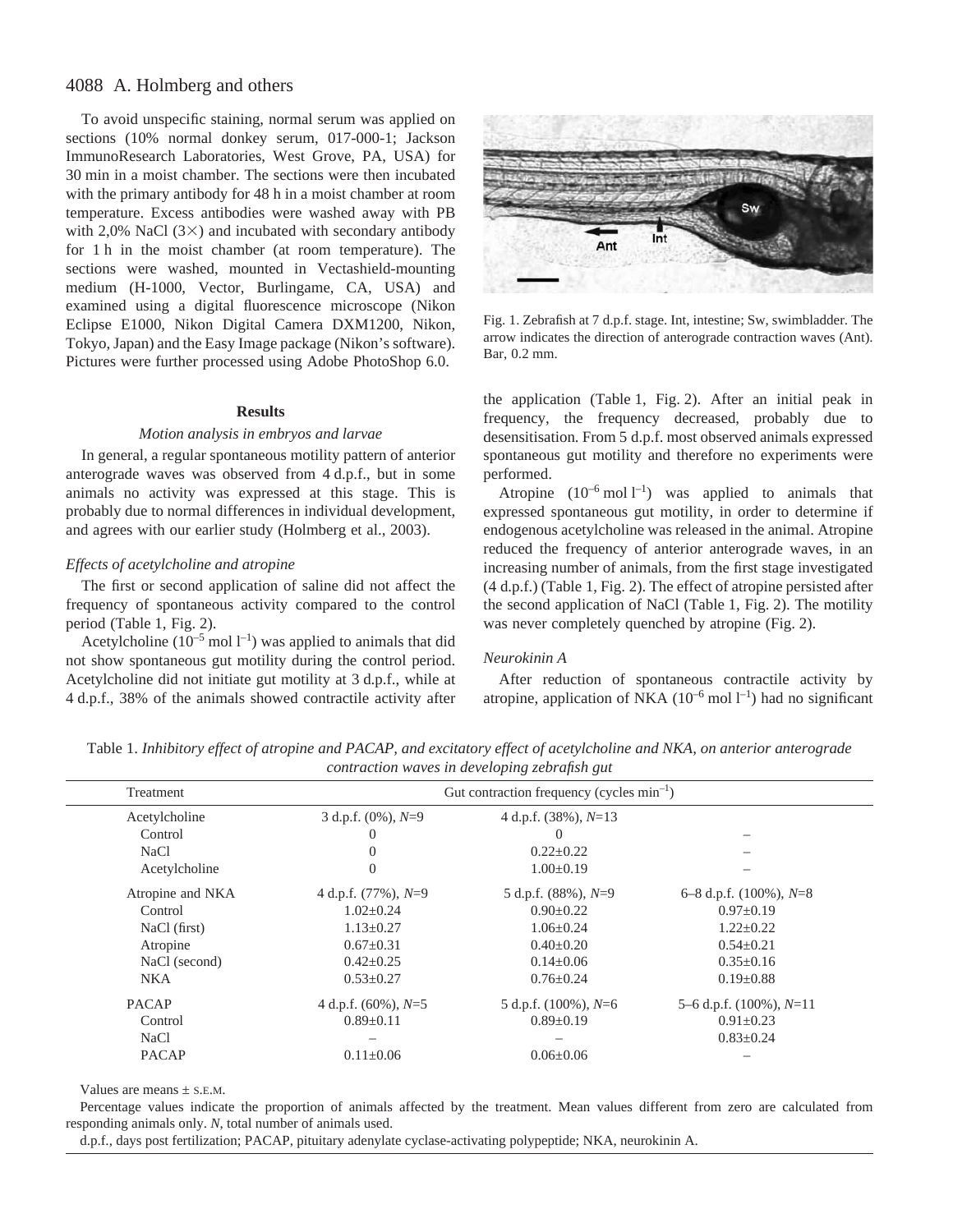## *PACAP*

The injection of saline into the body cavity in control experiments did not affect the frequency of anterior anterograde waves (Table 1, Fig. 3).

After injection of PACAP-27 (20 nl of  $10^{-6}$  mol  $l^{-1}$ ) into 4 d.p.f. animals, however, there was a tendency of a decreased frequency of anterior anterograde waves for a short period of time (3–6 min after injection) but the effect did not persist

throughout the whole experimental period. One stage later, at 5 d.p.f., the frequency of contraction waves decreased during the whole experimental set-up after exposure to PACAP (Table 1, Fig. 3). However, motility was still present after injection of PACAP (Fig. 3).

#### *Strip preparations*

Acetylcholine increased the mean force of contractions in both circular (pD<sub>2</sub>: 5.3 $\pm$ 0.1, *N*=6; where pD<sub>2</sub> is the negative log of EC50) and longitudinal ( $pD_2$ : 7.0 $\pm$ 0.1, *N*=5) smooth muscle strip preparations from the middle intestine (Fig. 4).



Fig. 2. The effects of acetylcholine (ACh), atropine (Atr) and neurokinin A (NKA) on gut motility in zebrafish larvae over successive 9 min periods (*in vivo* experiments). (A) ACh was applied to animals expressing no spontaneous motility (4 d.p.f.). (B–D) Atropine and NKA were applied to animals showing spontaneous motility (B, 4 d.p.f.; C, 5 d.p.f.; D, 6 d.p.f.). Application of saline (NaCl; A–D) did not affect the frequency of anterior anterograde waves (cycles  $min^{-1}$ ) compared to the control period. (A) ACh ( $10^{-5}$  mol  $1^{-1}$ ) increased the frequency at 4 d.p.f., indicating the presence of functional muscarinic receptors, but was without effect one stage earlier (not shown).  $(B-D)$  Atropine  $(10^{-6} \text{ mol } l^{-1})$  reduced the frequency of the spontaneous motility from 4 d.p.f. (B), indicating a release of endogenous acetylcholine in the animal. NKA  $(10^{-6} \text{ mol } l^{-1})$  increased the frequency from 5 (C) to 6–8 d.p.f. (D) after block by atropine, but had no visible effect if applied before atropine (not shown).



Fig. 3. The effects of PACAP (pituitary adenylate cyclase-activating polypeptide) on gut motility in zebrafish larvae over successive time periods (*in vivo* experiments). In the control experiment (A) the injection of saline (NaCl) did not affect the frequency of anterior anterograde waves (cycles min<sup>-1</sup>). At 5 (C) but not 4 d.p.f. (B) the injection of PACAP (20 nl,  $10^{-6}$  mol  $1^{-1}$ ) reduced the frequency of the anterior anterograde waves, indicating the presence of functional PACAP receptors.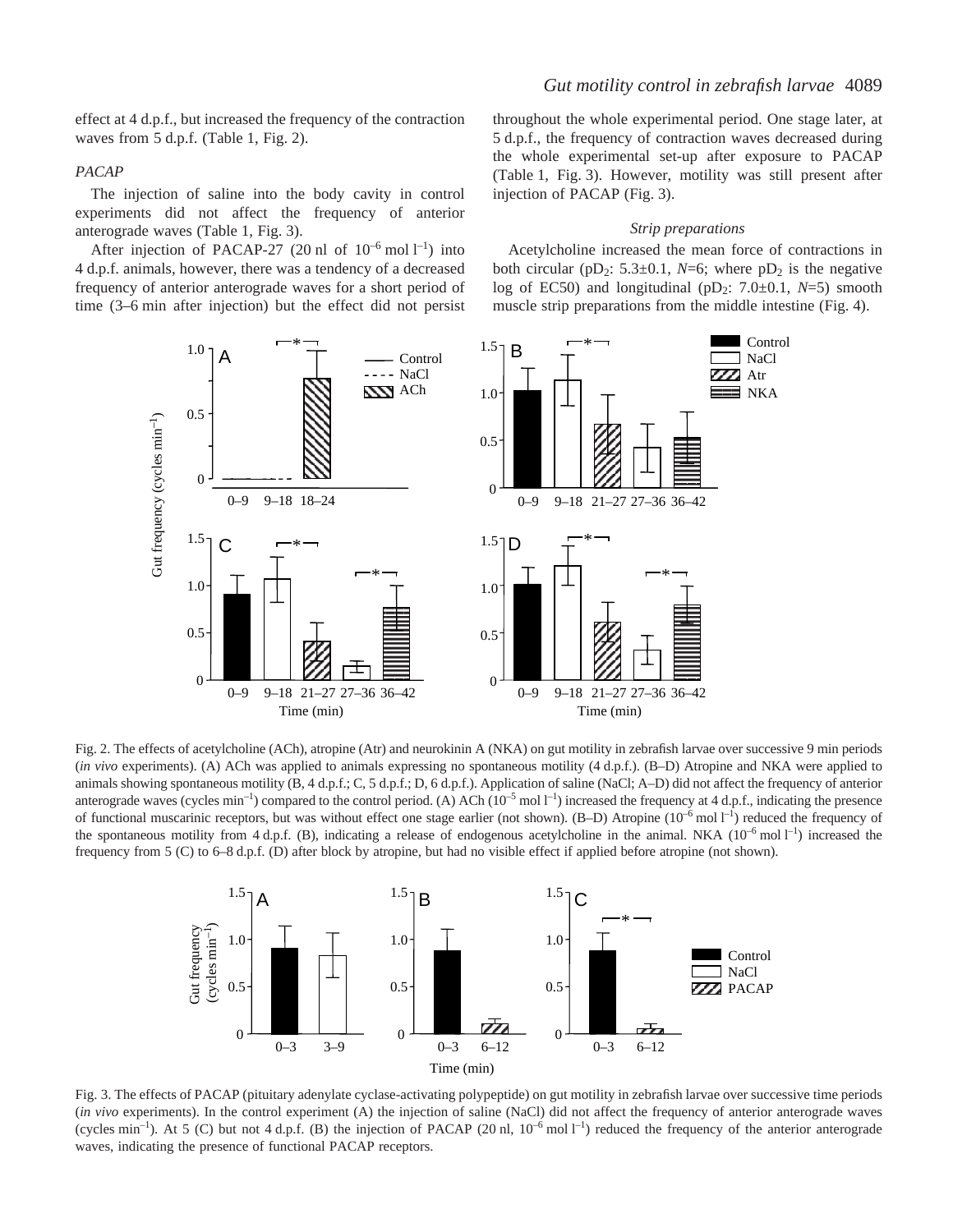

Fig. 4. The effects of acetylcholine and pituitary adenylate cyclase-activating polypeptide (PACAP) on smooth muscle preparations from adult zebrafish intestine. (A) Acetylcholine increased mean force and amplitude of contractions in both longitudinal (filled squares) and circular (open squares) preparations of the middle intestine. (B) PACAP-27 decreased the mean force and amplitude in circular strip preparations of middle intestine, after blocking nitric oxide synthase formation by L-NAME (which increased the mean force and amplitude). (C) PACAP-27 increased mean force in longitudinal preparations of the middle intestine. cm, circular muscle layer; lm, longitudinal muscle layer.

Prevention of nitric oxide (NO) formation by L-NAME  $(3 \times 10^{-4} \text{ mol l}^{-1}, \quad N=5)$  increased the mean force to 155.6±23.6% of control rhythmic contractions of the circular preparations, and subsequent addition of PACAP-27  $(10^{-7} \text{ mol } l^{-1}, N=5)$  decreased this activity to  $126.5 \pm 9.8\%$  of control values (Fig. 4). In contrast, PACAP-27 increased the mean force in the (untreated) longitudinal preparation of the middle intestine ( $pD_2$ : 7.5 $\pm$ 0.2, *N*=6, Fig. 4).

## *Immunohistochemsitry*

We have no reliable method for detecting the occurrence of



Fig. 5. Immunohistochemical demonstration of the innervation of the gut of developing zebrafish, showing NKA-like immunoreactivity at 3 d.p.f. (A) and 7 d.p.f. (B; arrows indicate nerve fibres and arrowheads indicate endocrine cells), and PACAP-like immunoreactivity in nerves at 2 d.p.f. (C; arrows), and 7 d.p.f. (D). Bars, 50 um.

cholinergic neurons by immunohistochemistry. Both NKAlike and PACAP-like immunoreactivity first occurred occasionally in a few weakly stained nerve fibres in 2 d.p.f. embryos, and were found in increasing numbers and staining intensity in  $3$  d.p.f. and  $5-7$  d.p.f. specimens (Fig. 5, Table 2). Endocrine cells containing NKA-like immunoreactive material were observed occasionally in the distal intestine at stage 5 d.p.f., and increased to a moderate number at 7 d.p.f. (Table·2). Endocrine cells containing PACAP-like immunoreactive material were observed occasionally in the distal part of the intestine at 7 d.p.f. (Table 2). Both NKA and PACAP-like immunoreactivity was observed in nerve fibre and endocrine cells in adult zebrafish throughout the gut  $(Table 2)$ .

Table 2. *The presence of neurotransmitters in the gut of zebrafish at different d.p.f. stages and in adult specimens*

|                 |                | Intestinal area |          |          |
|-----------------|----------------|-----------------|----------|----------|
| Antiserum       | d.p.f.         | Proximal        | Middle   | Distal   |
| PACAP-38        | $\mathfrak{D}$ | $^{+}$          | $^{+}$   |          |
|                 | 3              | $^{+}$          | $^{+}$   | $^{+}$   |
|                 | 5              | $^{+}$          | $^{+}$   | $^{+}$   |
|                 |                | $^{+}$          | $^{+}$   | $+, 0$   |
|                 | Adult          | $++$ , 0        | $+++, 0$ | $+++, 0$ |
| <b>NKA 2809</b> | 2              | $^{+}$          |          |          |
|                 | 3              | $^{++}$         | $^{++}$  |          |
|                 | 5              | $^{++}$         | $^{++}$  | $++, o$  |
|                 |                | $^{++}$         | $^{++}$  | $++, 00$ |
|                 | Adult          | $++, o$         | $++, o$  | $++, o$  |

Proximal (intestinal bulb), middle and distal parts of the gastrointestinal tract of embryo, larvae and adult zebrafish were investigated using immunohistochemistry. The occurrence of nerves (+) and endocrine cells (o) was assessed on a three-step scale (–, none; +, occasional; ++, moderate; +++, abundant).

d.p.f., days post fertilization; PACAP, pituitary adenylate cyclaseactivating polypeptide; NKA, neurokinin A.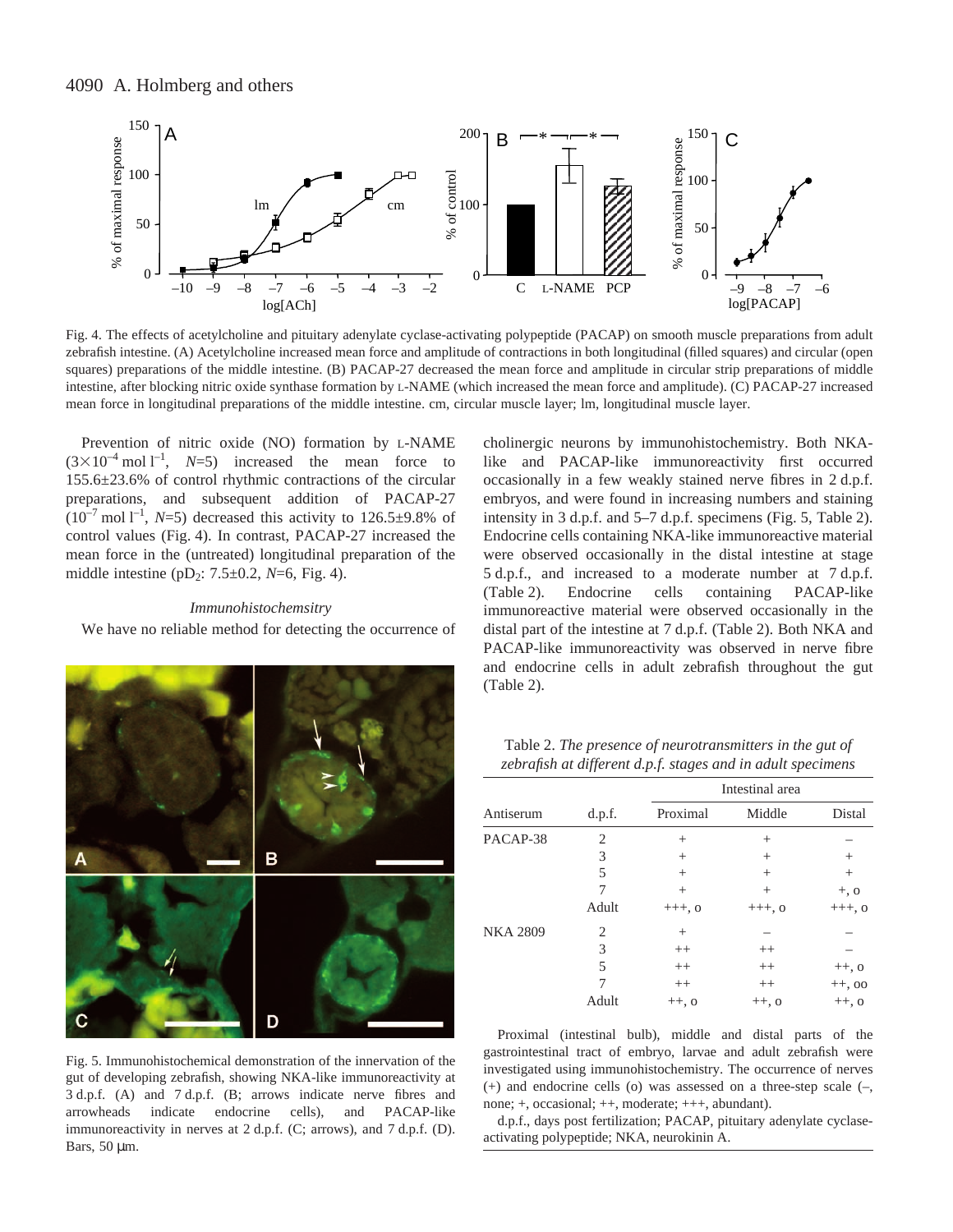# **Discussion**

In the present work we used video recordings to study the development of the gut of live (anaesthetized) zebrafish larvae. The great advantage with zebrafish as a model animal for such studies is that the early stages are transparent, allowing recordings of the gut inside the intact animal. Furthermore, the abdominal wall is thin enough to be permeable to drugs during this period, which allowed us to study the development of a functioning control of gut motility *in vivo* before the onset of feeding, which to our knowledge has not been done previously in a vertebrate. The results suggest the presence of functional cholinergic, tachychinergic, and PACAP receptors before or around the time for onset of exogenous feeding. At the same early stages, atropine affected the spontaneous activity, suggesting the presence of a cholinergic tonus. We have also, using immunohistochemistry, observed PACAP- and NKAlike immunoreactivity in nerve fibres of the gut before any spontaneous motility is observed. In adult specimens, we demonstrate an excitatory effect of acetylcholine, an inhibitory NO tonus, and a dual effect of PACAP.

One major aim of the present study was to determine to what extent the control of gut motility is functional at the onset of exogenous feeding. In the zebrafish embryo, the intestine is formed from a solid endodermal rod (the gut primordium), which develops into a hollow tube around  $42 h$  post fertilization (h.p.f.; Horne-Badovinic et al., 2001; Ober et al., 2003). Around 2 d.p.f., the pharynx, oesophagus, liver and pancreas are joined to the intestine into a functional unit (Wallace and Pack, 2003). Enteric nerve cell precursors entered the anterior gut, spreading backwards while maturing, and neurotransmitters can be observed in nerves at  $2 d.p.f.$ (Bisgrove et al., 1997; Holmberg et al., 2003). At  $3 d.p.f.$  the mouth, and one stage later the anus, open (Wallace and Pack, 2003) and at 4 d.p.f. the gut mucosa, pancreas and liver secrete digestive enzymes and bile (Pack et al., 1996). These studies indicate that the digestive system might be functional around the time for onset of feeding  $(5–6 d.p.f. at 28°C)$ , even though the gut cells normally are not completely depleted of egg yolk at this stage. However, for an effective digestion and absorption, the food has to be transported along the gut in a controlled manner.

Regular spontaneous propagating contractions (i.e. not induced by food, anticipation of food, or drugs) are present in zebrafish larvae before the onset of feeding (Holmberg et al., 2003). The function of these movements or whether they are induced by fluid or waste products in the gut is not known. Spontaneous motility in gut preparations of adult fish, *in vitro,* has been suggested to be analogous to the migrating motor complexes (MMC, phase III-like; Karila and Holmgren, 1995; Olsson et al., 1999) that occur in between meals in adult mammals (*in vivo*). Phase III MMCs are characterised by rhythmic contractions that travel in an anal direction, and are considered to be important for transportation of waste products and prevention of bacterial overgrowth of the gut in the interdigestive phase. It can be speculated that motility of the gut is important before the larvae start to feed for a similar reason and that the observed motility in zebrafish larvae is analogous to phase III MMC activity.

Motility of the gut is controlled by the ICCs, the ENS, hormones, and extrinsic sensory and extrinsic autonomic innervation, which may act independently or in interacting systems (e.g. see Kunze and Furness, 1999; Olsson and Holmgren, 2001). The relative importance of the different factors is difficult to assess. For example, ICCs are considered to play a role as pacemakers in the initiation of contractions, and rhythmic propagating activity may occur on the absence of enteric neurons but in the presence of functional ICCs (Ward et al., 1999; Huizinga et al., 2001). On the other hand, in mice, MMCs have been shown also to develop in the absence of slow waves (which originate from the ICCs in the myenteric plexus; Spencer et al., 2003). We have not been successful in determining the presence of ICCs in the developing zebrafish, and it is possible that the development of the ENS preceeds that of the ICCs, as has been found in mice (Wu et al., 2000).

At the onset of feeding, neurons expressing NKA and PACAP are present throughout the gut in the zebrafish larvae, suggesting a possible role in controlling the regular gut motility that was observed by Holmberg et al. (2003). Neurotransmitters are also expressed in other vertebrates at an early stage. A few studies have related the expression of neurotransmitters to the first feeding. In the turbot *Scophthalmus maximus* (Reinecke et al., 1997), the axolotl *Ambystoma mexicanum* (Maake et al., 2001; Badawy and Reinecke, 2003) and chicken (Epstein et al., 1983; Epstein and Poulsen, 1991), vasoactive intestinal polypeptide (VIP) containing nerve fibres have been observed before or around the time of onset of feeding. In the axolotl, PACAP coexisted with VIP and was found in gut neurons at an early stage (Badawy and Reinecke, 2003). In *Xenopus laevis* larvae, several transmitters, including PACAP and NKA, have been detected by immunohistochemistry in neurons before the onset of feeding (Holmberg et al., 2001). These findings suggest that the neuronal control system, if not already fully functioning, is ready to play a role in the processing of food from the first feed. However, the presence of neuronally contained transmitters does not automatically mean a functional nervous control, which also must include release and inactivation of the transmitter, and the presence and activation of receptors.

#### *Acetylcholine and atropine*

Acetylcholine is a common transmitter in the gut, but there is, to our knowledge, little information on the distribution and effect of acetylcholine during gut development in nonmammalian vertebrates. By contrast, a functioning cholinergic regulation of gut motility before birth has been demonstrated in several mammalian species (Gintzler et al., 1980; Rothman and Gershon, 1982; Oyachi et al., 2003a,b).

The excitatory effect of acetylcholine in adult zebrafish (and the inhibitory effect of atropine in embryos and larvae) agrees with a large number of previous reports of a cholinergic gut innervation in vertebrates. Cholinergic excitatory neurons have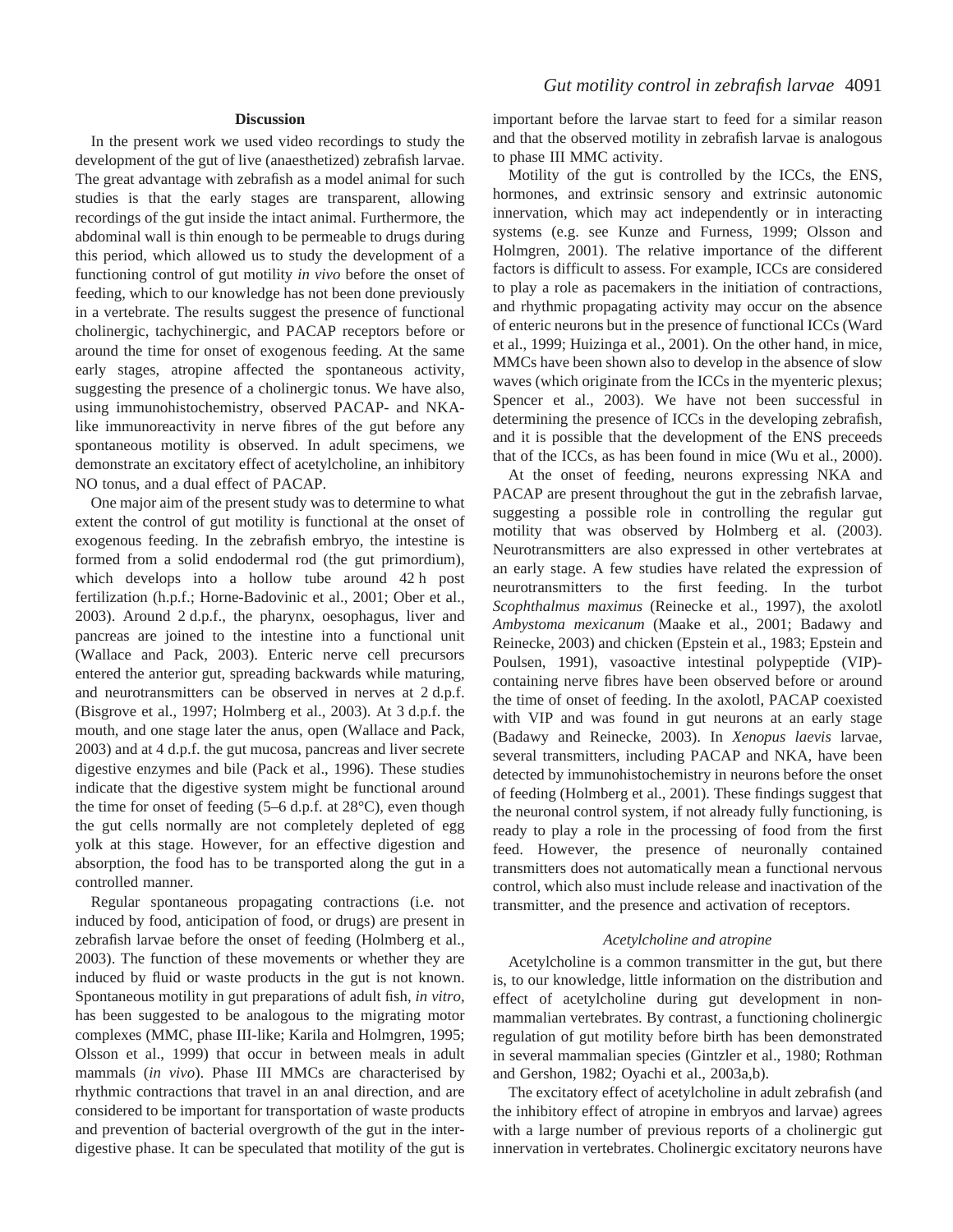been estimated to be the most common nerve population in the adult mammalian gut (e.g. see Kunze and Furness, 1999), and there are also reports on cholinergic mechanisms in the gut of non-mammalian species, including several teleosts (e.g. for references, see Jensen and Holmgren, 1994).

The inhibition of contractions already occurring at  $4 d.p.f.$ by blockade of muscarinic receptors suggests that endogenous acetylcholine is released before the onset of feeding  $(5–6 d.p.f.)$  and affects the spontaneous gut activity. Further experiments are needed to determine whether this includes effects directly on the smooth muscle, *via* ICC cells, or *via* interneurons. Our findings also indicate the presence of functional muscarinic receptors from 4 d.p.f., but not one day earlier. It is notable that no effect of acetylcholine was observed at 3 d.p.f., nor was any spontaneous motility, but 1 day later approximately 75% of the animals expressed functional muscarinic receptors as well as spontaneous motility.

The early appearance of a functional cholinergic control agrees with findings from several mammals. In mice, acetylcholine immunoreactive neurons have been detected before birth (Rothman and Gershon, 1982), and in guinea pig gut neurons acetylcholine was present at 25 days gestation (guinea pigs have about 114 days of gestation), while an excitatory effect on smooth muscle cells was first established somewhat later, at day 48 of gestation (Gintzler et al., 1980). Functional muscarinic receptors, mainly of the M3 and, to some extent, the M2 types, are present in fetal sheep (Oyachi et al., 2003a). In zebrafish, muscarinic M2-receptor mRNA is expressed in the early embryo at 12 h.p.f. and in neurons of the heart and vagus motor ganglion at 30 and 48 h.p.f. (Hsieh and Liao, 2002), but this study does not include the intestine.

# *PACAP*

In a previous study in a teleost, the stargazer *Uranoscopus japonica,* using both endogenous and mammalian PACAP, Matsuda et al. (2000) found that PACAP relaxed the precontracted rectum, but had no effect on the weak spontaneous activity of (longitudinal preparations) of the intestine and rectum. In the Atlantic cod *Gadus morhua,* spontaneous contractions of both longitudinal and circular preparations of the intestine were reduced by PACAP (Olsson and Holmgren, 2000). The inhibitory effect of PACAP on the zebrafish larval gut, and on circular muscle preparations of the adult gut, agrees with these previous studies in adult teleosts. In contrast, the contraction induced in longitudinal preparations of adult zebrafish gut is opposite to the relaxation obtained in longitudinal preparations of both the stargazer (Matsuda et al., 2000) and the Atlantic cod (Olsson and Holmgren, 2000). Taken together, the results suggest species differences, and that there are several PACAP receptors present in teleosts in general, and in the zebrafish gut in particular. These receptors may have a different expression over time (developing *versus* adult specimen), in different tissues (longitudinal *versus* circular muscle, smooth muscle *versus* interneuron, etc.), and in different species. Indeed, at least two PACAP receptors are expressed in zebrafish at 6·d.p.f., one PACAP type 1 and one PACAP type 2 receptor (Wei et al., 1998). Our results suggest that at least one of these receptors is expressed and already functioning from 5 d.p.f., i.e. around the time for the onset of exogenous feeding. The results also show that the first expression of PACAP in gut nerves occurs even earlier (from the first d.p.f. stage investigated, i.e. 2 d.p.f.). A PACAP–GRF (growth hormone releasing factor) gene is present in zebrafish, and a transient expression in the nervous system during early development (1 d.p.f.) has been described (Fradinger and Sherwood, 2000; Krueckl et al., 2003).

# *Neurokinin A*

NKA, along with substance P, occurs in most excitatory cholinergic motor neurons of the adult vertebrate gut, and acts on tachykinin receptors NK2 and NK1 on smooth muscle cells and enteric neurons, and on NK1 receptors on ICCs (Pennefather et al., 2004).

Available information about the ontogeny of a tachykinin control system in the gut emanates mainly from immunohistochemical studies, and agrees well with the results of the present study. In birds and mammals, occasional nerves (and endocrine cells) showing tachykinin-like immunoreactivity occur early during fetal development, and mature into a more extensive nerve net before birth (human, Paulin et al., 1986; Larsson et al., 1987; sheep, Wathuta and Harrison, 1987; guinea-pig, Saffrey and Burnstock, 1988; chicken, Saffrey et al., 1982; Epstein et al., 1983; duck, Lucini et al., 1993). Similarly, in the amphibian *Xenopus laevis,* both nerves and endocrine cells are present in the gut before the onset of feeding (Holmberg et al., 2001). However, to our knowledge, this is the first demonstration of functional tachykinin receptors during this period. Whether the effect of NKA is direct on the muscle cells or indirect *via* noncholinergic neurons or ICCs is not known at this stage. It has been shown previously in adult cod *Gadus morhua* and rainbow trout *Oncorhynchus mykiss* that tachykinins may act both directly and indirectly in the fish intestine, involving cholinergic and serotonergic pathways (Jensen et al., 1987; Jensen and Holmgren, 1991).

In conclusion, we present for the first time results suggesting that functional receptors for PACAP, acetylcholine and NKA are present in the fish gut before or around the time for onset of feeding. Furthermore, the effects of atropine show that endogenous acetylcholine is released and acts on muscarinic receptors in the larvae. It seems that both excitatory and inhibitory pathways are well developed when the animal starts to feed. For fish larvae it is of great importance to be able to digest and absorb food early in development in order to survive. In halibut and turbot larvae, for example, the survival chances increase if the larvae start feeding even before the yolk has been completely absorbed (Gadomiski and Petersen, 1988). A corresponding early development of a functional digestive system, including gut motility, as our results imply, would of course further enhance the chances of survival.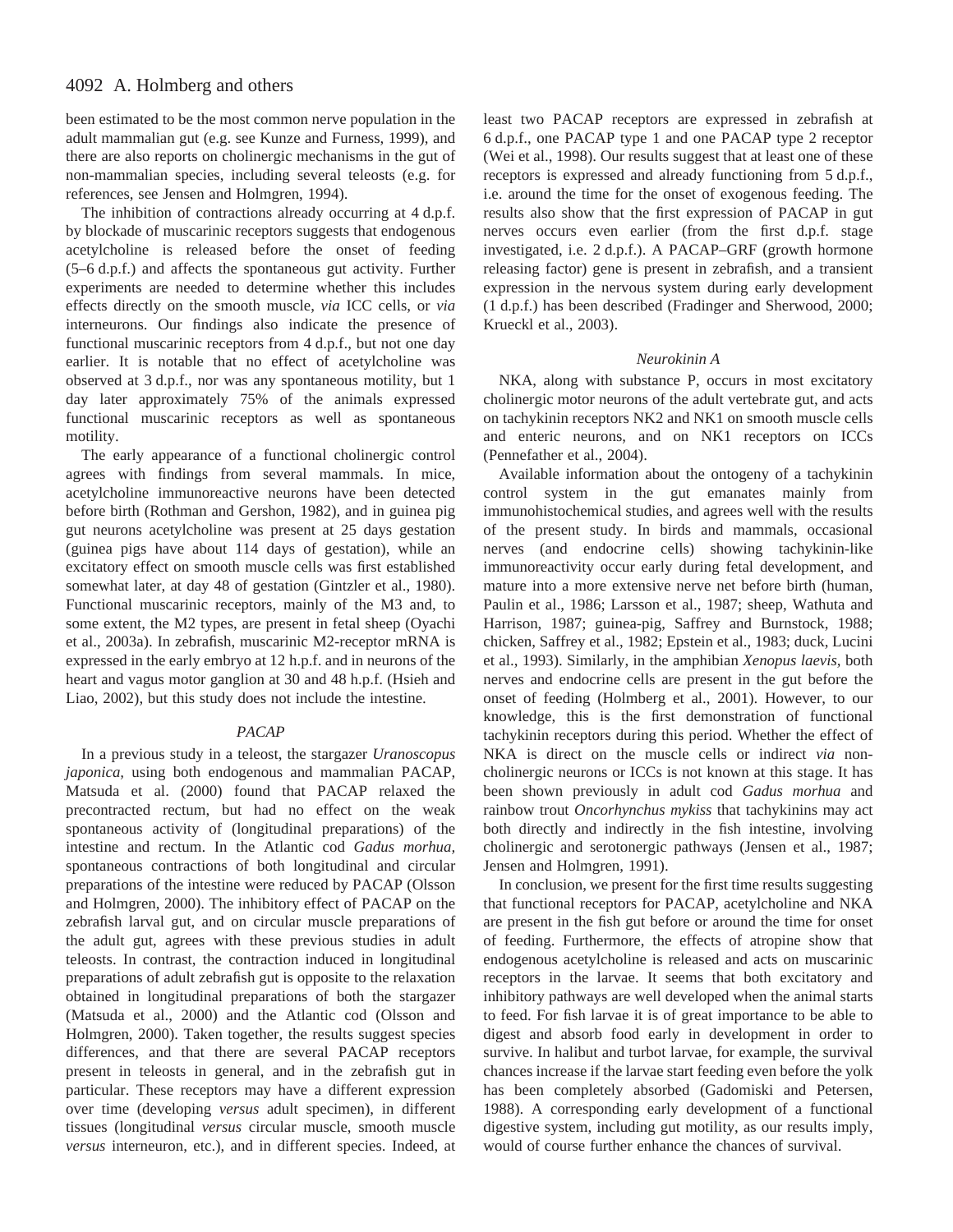The authors would like to thank Mr Johnny Pettersson and Dr Catharina Olsson for help with strip experiments. The authors are grateful to Prof. Margareta Wallin and Ms Elisabeth Norström for use of the experimental set-up and for technical advice. This study was supported by The Swedish Research Council grant B-AA/BU 04738-335 to S. Holmgren and a Helge Ax:son Johnson foundation grant to A. Holmberg.

## **List of abbreviations**

| d.p.f.         | days post fertilization                |
|----------------|----------------------------------------|
| <b>ENS</b>     | enteric nervous system                 |
| <b>GRF</b>     | growth hormone releasing factor        |
| <b>ICC</b>     | interstitial cell of Cajal             |
| L-NAME         | $NG$ -nitro-L-arginine methyl ester    |
| <b>MMC</b>     | migrating motor complex                |
| <b>MS222</b>   | 3-aminobenzoic acid ethyl ester        |
| N <sub>O</sub> | nitric oxide                           |
| <b>NK</b>      | neurokinin in NKA, NK1, NK2            |
| <b>PACAP</b>   | pituitary adenylate cyclase-activating |
|                | polypeptide                            |
| <b>PB</b>      | phosphate buffer                       |
| <b>PBS</b>     | phosphate-buffered saline              |
| <b>SP</b>      | substance P                            |
| VIP            | vasoactive intestinal polypeptide      |

#### **References**

- **Aronsson, U. and Holmgren, S.** (2000). Muscarinic M3-like receptors, cyclic AMP and L-type calcium channels are involved in the contractile response to cholinergic agents in gut smooth muscle of the rainbow trout, *Oncorhynchus mykiss. Fish Physiol. Biochem.* **23**, 353-361.
- **Badawy, G. and Reinecke, M.** (2003). Ontogeny of the VIP system in the gastro-intestinal tract of the Axolotl, *Ambystoma mexicanum*: successive appearance of co-existing PACAP and NOS*. Anat. Embryol. (Berlin)* **206**, 319-325.
- **Bisgrove, B. W., Raible, D. W., Walter, V., Eisen, J. S. and Grunwald, D. J.** (1997). Expression of c-ret in the Zebrafish embryo: Potential roles in motorneurnal development. *J. Neurobiol.* **33**, 749-768.
- **Burka, J. F., Briand, H. A., Wartman, C. A., Hogan, J. G. and Ireland, W. P.** (1996). Effects of modulatory agents on neurally-mediated responses of trout intestinal smooth muscle *in vitro*. *Fish Physiol. Biochem.* **15**, 95- 104.
- **Costa, M., Brookes, S. J. and Hennig, G. W.** (2000). Anatomy and physiology of the enteric nervous system. *Gut* **47 Suppl. 4**, 15-19.
- **Edwards, D. J.** (1972). Electrical stimulation of isolated vagus nerve-muscle preparations of the stomach of the plaice *Pleuronectes platessa*. *Comp. Gen. Pharmacol*. **3**, 235-242.
- **Epstein, M. L. and Poulsen, K. T.** (1991). Appearance of somatostatin and vasoactive intestinal peptide along the developing chicken gut. *J. Comp. Neurol.* **311**, 168-178.
- **Epstein, M. L., Lindberg, I. and Dahl, J. L.** (1981). Development of enkephalinergic neurons in the gut of the chick. *Peptides* **2**, 271-276.
- **Epstein, M. L., Hudis, J. and Dahl, J. L.** (1983). The development of peptidergic neurons in the foregut of the chick. *J. Neurosci.* **3**, 2431-2447.
- Fradinger, E. A. and Sherwood, N. M. (2000). Characterization of the gene encoding both growth hormone-releasing hormone (GRF) and pituitary adenylate cyclase-activating polypeptide (PACAP) in the zebrafish. *Mol. Cell. Endocrinol*. **165**, 211-219.
- **Gadomiski, D. M. and Petersen, J. H.** (1988). Effect of food deprivation on the larvae of two flatfishes. *Mar. Ecol. Prog. Ser.* **44**, 103-111.
- Gintzler, A. R., Rothman, T. P. and Gershon, M. D. (1980). Ontogeny of opiate mechanisms in relation to the sequential development of neurons

known to be components of the guinea pig's enteric nervous system. *Brain Res.* **189**, 31-48.

- Holmberg, A., Hägg, U., Fritsche, R. and Holmgren, S. (2001). Occurrence of neurotrophin receptors and transmitters in the developing *Xenopus* gut. *Cell Tissue Res.* **306**, 35-47.
- **Holmberg, A., Schwerte, T., Fritsche, R., Pelster, B. and Holmgren, S.** (2003). Development of spontaneous activity in the zebrafish gut. *J. Fish Biol.* **63**, 318-331.
- **Horne-Badovinac, S., Lin, D., Waldron, S., Schwarz, M., Mbamalu, G.,** Pawson, T., Jan, Y., Stainier, D. Y. and Abdelilah-Seyfried, S. (2001). Positional cloning of heart and soul reveals multiple roles for PKC lambda in zebrafish organogenesis. *Curr. Biol.* **11**, 1492-1502.
- Hsieh, D. J. and Liao, C. F. (2002). Zebrafish M2 muscarinic acetylcholine receptor: cloning, pharmacological characterization, expression patterns and roles in embryonic bradycardia. *Br*. *J. Pharmacol.* **137**, 782-792.
- **Huizinga, J. D., Berezin, I., Sircar, K., Hewlett, B., Donnelly, G., Bercik, P., Ross, C., Algoufi, T., Fitzgerald, P., Der, T., Riddell, R. H., Collins, S. M. and Jacobson, K.** (2001). Development of interstitial cells of Cajal in a full-term infant without an enteric nervous system. *Gastroenterol.* **120**, 561-567.
- Jensen, J. and Holmgren, S. (1991). Tachykinins and intestinal motility in different fish groups. *Gen. Comp. Endocrinol*. **83**, 388-396.
- **Jensen, J. and Holmgren, S.** (1994). The gastrointestinal canal. In *The Autonomic Nervous System* (series ed. G. Burnstock): *Comparative Physiology and Evolution of the Autonomic Nervous System* (volume ed. S. Nilsson and S. Holmgren), pp. 119-167. Chur, Switzerland: Harward Academic Publishers.
- **Jensen, J., Holmgren, S. and Jönsson, A.-C.** (1987). Substance P-like immunoreactivity and the effects of tachykinins in the intestine of the Atlantic cod, *Gadus morhua*. *J. Auton. Nerv. Syst.* **20**, 25-33.
- **Karila, P. and Holmgren, S.** (1995). Enteric reflexes and nitric oxide in the fish intestine. *J. Exp. Biol.* **198**, 2405-2411.
- **Krueckl, S. L., Fradinger, E. A. and Sherwood, N. M.** (2003). Developmental changes in the expression of growth hormone-releasing hormone and pituitary adenylate cyclase-activating polypeptide in zebrafish. *J. Comp. Neurol.* **455**, 396-405.
- **Kunze, W. A. A. and Furness, J. B.** (1999). The enteric nervous system and regulation of intestinal motility. *Ann. Rev. Physiol.* **61**, 117-142.
- Larsson, L. T., Helm, G., Malmfors, G. and Sundler, F. (1987). Ontogeny of peptide-containing neurones in human gut – an immunocytochemical study. *Reg. Pept.* **17**, 243-256.
- **Lucini, C., Castaldo, L., Cocca, T., La Mura, E. and Vittoria, A.** (1993). Distribution of substance P-like immunoreactive nervous structures in the duck gut during development. *Eur. J. Histochem.* **37**, 173-182.
- **Maake, C., Kaufmann, C. and Reinecke, M.** (2001). Ontogeny of neurohormonal peptides, serotonin, and nitric oxide synthase in the gastrointestinal neuroendocrine system of the axolotl (*Ambystoma mexicanum*): an immunohistochemical analysis. *Gen. Comp. Endocrinol.* **121**, 74-83.
- **Matsuda, K., Kashimoto, K., Higuchi, T., Yoshida, T., Uchiyama, M., Shioda, S., Arimura, A. and Okamura, T.** (2000). Presence of pituitary adenylate cyclase-activating polypeptide (PACAP) and its relaxant activity in the rectum of a teleost, the stargazer, *Uranoscopus japonicus*. *Peptides* **21**, 821-827.
- **Meetze, W. H., Palazzolo, V. L., Bowling, D., Behnke, M., Burchfield, D. J. and Neu, J.** (1993). Meconium passage in very-low-birth-weight infants. *J. Parenter. Enteral. Nutr.* **17**, 537-540.
- **Neu, J.** (1989). Functional development of the fetal gastrointestinal tract. *Semin. Perinatol.* **13**, 224-235.
- **Nilsson, S. and Fänge, R.** (1969). Adrenergic and cholinergic vagal effects on the stomach of a teleost (*Gadus morhua*). *Comp. Biochem. Physiol.* **30**, 691-694.
- **Ober, E. A., Field, H. A. and Stainier, D. Y.** (2003). From endoderm formation to liver and pancreas development in zebrafish. *Mech. Dev.* **120**, 5-18.
- **Olsson, C. and Holmgren, S.** (2000). PACAP and nitric oxide inhibit contractions in the proximal intestine of the Atlantic cod, *Gadus morhua*. *J. Exp. Biol.* **203**, 575-583.
- **Olsson, C. and Holmgren, S.** (2001). The control of gut motility. *Comp. Biochem. Physiol.* **128A**, 449-501.
- **Olsson, C., Aldman, G., Larsson, A. and Holmgren, S.** (1999). Cholecystokinin affects gastric emptying and stomach motility in the rainbow trout, *Oncorhynchus mykiss. J. Exp. Biol.* **202**, 161-170.
- **Oyachi, N., Acosta, R., Cho, M. H., Atkinson, J. B., Buchmiller-Crair, T.**